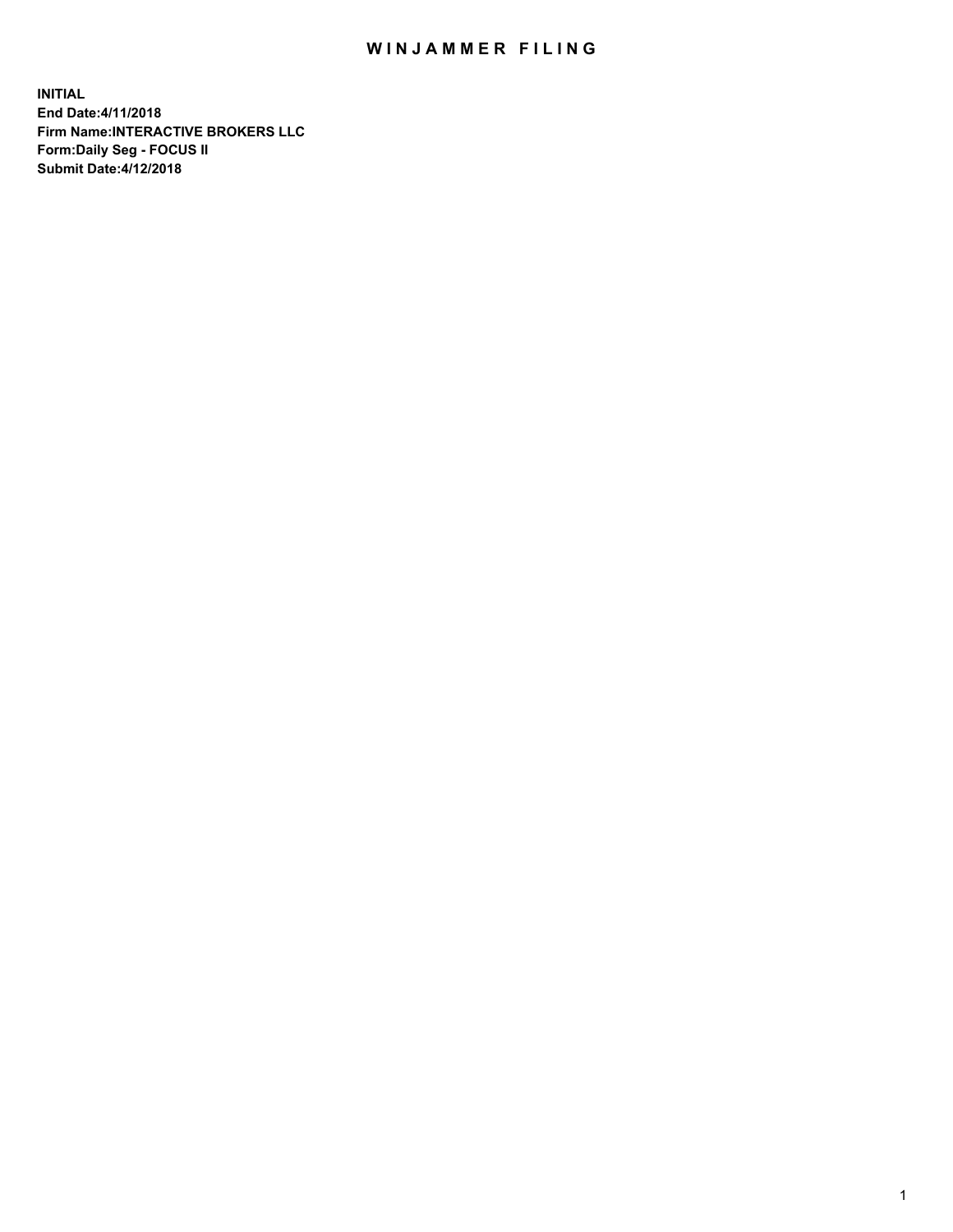## **INITIAL End Date:4/11/2018 Firm Name:INTERACTIVE BROKERS LLC Form:Daily Seg - FOCUS II Submit Date:4/12/2018 Daily Segregation - Cover Page**

| Name of Company<br><b>Contact Name</b><br><b>Contact Phone Number</b><br><b>Contact Email Address</b>                                                                                                                                                                                                                          | <b>INTERACTIVE BROKERS LLC</b><br><b>James Menicucci</b><br>203-618-8085<br>jmenicucci@interactivebrokers.c<br>om |
|--------------------------------------------------------------------------------------------------------------------------------------------------------------------------------------------------------------------------------------------------------------------------------------------------------------------------------|-------------------------------------------------------------------------------------------------------------------|
| FCM's Customer Segregated Funds Residual Interest Target (choose one):<br>a. Minimum dollar amount: ; or<br>b. Minimum percentage of customer segregated funds required:%; or<br>c. Dollar amount range between: and; or<br>d. Percentage range of customer segregated funds required between:% and%.                          | $\overline{\mathbf{0}}$<br>0<br>155,000,000 245,000,000<br>0 <sub>0</sub>                                         |
| FCM's Customer Secured Amount Funds Residual Interest Target (choose one):<br>a. Minimum dollar amount: ; or<br>b. Minimum percentage of customer secured funds required:%; or<br>c. Dollar amount range between: and; or<br>d. Percentage range of customer secured funds required between: % and %.                          | $\overline{\mathbf{0}}$<br>0<br>80,000,000 120,000,000<br>00                                                      |
| FCM's Cleared Swaps Customer Collateral Residual Interest Target (choose one):<br>a. Minimum dollar amount: ; or<br>b. Minimum percentage of cleared swaps customer collateral required:% ; or<br>c. Dollar amount range between: and; or<br>d. Percentage range of cleared swaps customer collateral required between:% and%. | $\overline{\mathbf{0}}$<br>$\overline{\mathbf{0}}$<br>0 <sub>0</sub><br><u>00</u>                                 |

Attach supporting documents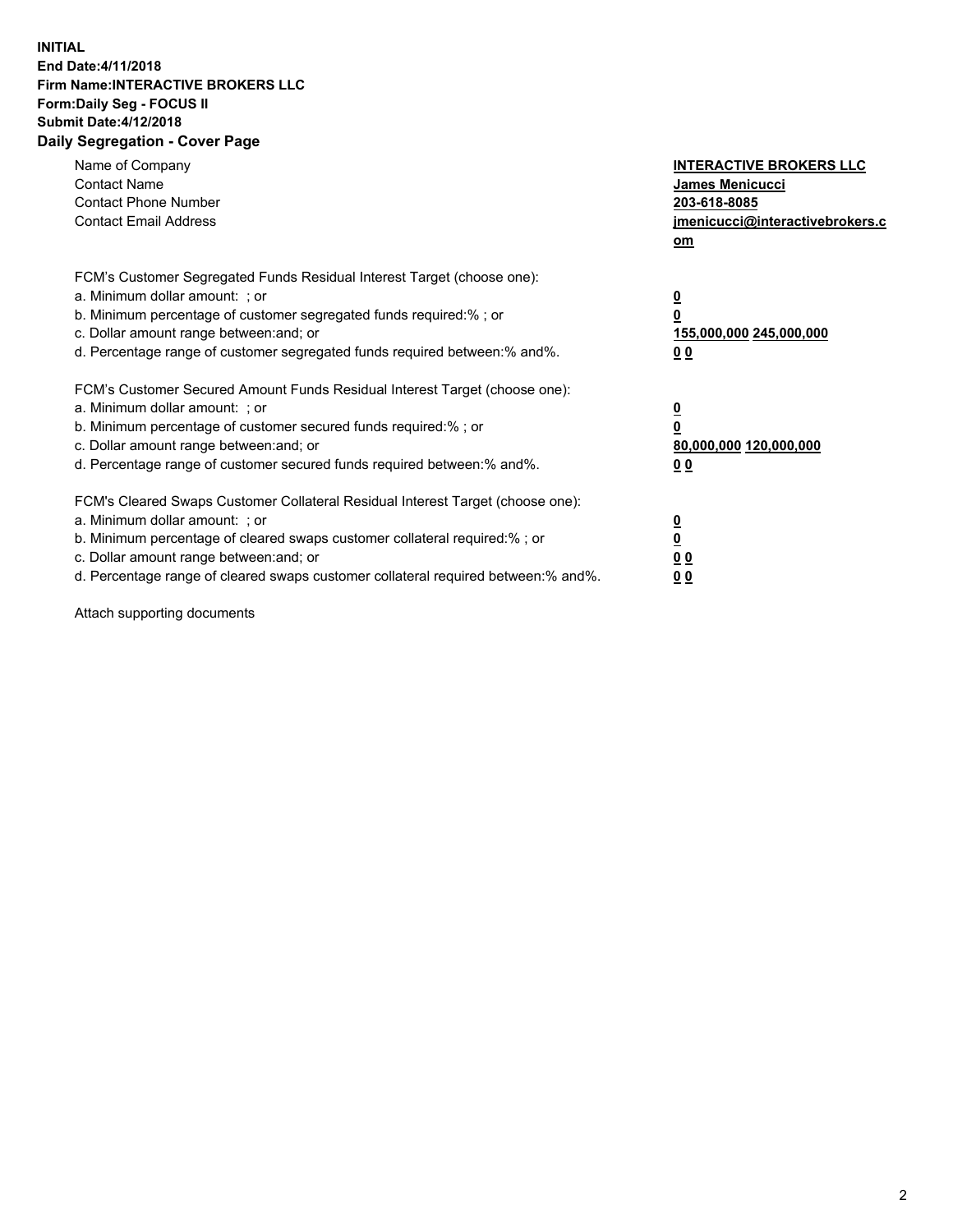## **INITIAL End Date:4/11/2018 Firm Name:INTERACTIVE BROKERS LLC Form:Daily Seg - FOCUS II Submit Date:4/12/2018 Daily Segregation - Secured Amounts**

|     | Daily Jegiegation - Jeculed Aniounts                                                                       |                                   |
|-----|------------------------------------------------------------------------------------------------------------|-----------------------------------|
|     | Foreign Futures and Foreign Options Secured Amounts                                                        |                                   |
|     | Amount required to be set aside pursuant to law, rule or regulation of a foreign                           | $0$ [7305]                        |
|     | government or a rule of a self-regulatory organization authorized thereunder                               |                                   |
| 1.  | Net ledger balance - Foreign Futures and Foreign Option Trading - All Customers                            |                                   |
|     | A. Cash                                                                                                    | 453,292,217 [7315]                |
|     | B. Securities (at market)                                                                                  | $0$ [7317]                        |
| 2.  | Net unrealized profit (loss) in open futures contracts traded on a foreign board of trade                  | -16,953,325 [7325]                |
| 3.  | Exchange traded options                                                                                    |                                   |
|     | a. Market value of open option contracts purchased on a foreign board of trade                             | 55,999 [7335]                     |
|     | b. Market value of open contracts granted (sold) on a foreign board of trade                               | -31,473 [7337]                    |
| 4.  | Net equity (deficit) (add lines 1.2. and 3.)                                                               | 436, 363, 418 [7345]              |
| 5.  | Account liquidating to a deficit and account with a debit balances - gross amount                          | 12,665 [7351]                     |
|     | Less: amount offset by customer owned securities                                                           | 0 [7352] 12,665 [7354]            |
| 6.  | Amount required to be set aside as the secured amount - Net Liquidating Equity                             | 436,376,083 [7355]                |
|     | Method (add lines 4 and 5)                                                                                 |                                   |
| 7.  | Greater of amount required to be set aside pursuant to foreign jurisdiction (above) or line                | 436,376,083 [7360]                |
|     | 6.                                                                                                         |                                   |
|     | FUNDS DEPOSITED IN SEPARATE REGULATION 30.7 ACCOUNTS                                                       |                                   |
| 1.  | Cash in banks                                                                                              |                                   |
|     | A. Banks located in the United States                                                                      | 103,854,576 [7500]                |
|     | B. Other banks qualified under Regulation 30.7                                                             | 0 [7520] 103,854,576 [7530]       |
| 2.  | Securities                                                                                                 |                                   |
|     | A. In safekeeping with banks located in the United States                                                  | 348,932,165 [7540]                |
|     | B. In safekeeping with other banks qualified under Regulation 30.7                                         | 0 [7560] 348,932,165 [7570]       |
| 3.  | Equities with registered futures commission merchants                                                      |                                   |
|     | A. Cash                                                                                                    | $0$ [7580]                        |
|     | <b>B.</b> Securities                                                                                       | $0$ [7590]                        |
|     | C. Unrealized gain (loss) on open futures contracts                                                        | $0$ [7600]                        |
|     | D. Value of long option contracts                                                                          | $0$ [7610]                        |
|     | E. Value of short option contracts                                                                         | 0 [7615] 0 [7620]                 |
| 4.  | Amounts held by clearing organizations of foreign boards of trade                                          |                                   |
|     | A. Cash                                                                                                    | $0$ [7640]                        |
|     | <b>B.</b> Securities                                                                                       | $0$ [7650]                        |
|     | C. Amount due to (from) clearing organization - daily variation                                            | $0$ [7660]                        |
|     | D. Value of long option contracts                                                                          | $0$ [7670]                        |
|     | E. Value of short option contracts                                                                         | 0 [7675] 0 [7680]                 |
| 5.  | Amounts held by members of foreign boards of trade                                                         |                                   |
|     | A. Cash                                                                                                    | 118,591,506 [7700]                |
|     | <b>B.</b> Securities                                                                                       | $0$ [7710]                        |
|     | C. Unrealized gain (loss) on open futures contracts                                                        | -7,502,993 [7720]                 |
|     | D. Value of long option contracts                                                                          | 54,033 [7730]                     |
|     | E. Value of short option contracts                                                                         | -29,506 [7735] 111,113,040 [7740] |
| 6.  | Amounts with other depositories designated by a foreign board of trade                                     | 0 [7760]                          |
| 7.  | Segregated funds on hand                                                                                   | $0$ [7765]                        |
| 8.  | Total funds in separate section 30.7 accounts                                                              | 563,899,781 [7770]                |
| 9.  | Excess (deficiency) Set Aside for Secured Amount (subtract line 7 Secured Statement<br>Page 1 from Line 8) | 127,523,698 [7380]                |
| 10. | Management Target Amount for Excess funds in separate section 30.7 accounts                                | 80,000,000 [7780]                 |
| 11. | Excess (deficiency) funds in separate 30.7 accounts over (under) Management Target                         | 47,523,698 [7785]                 |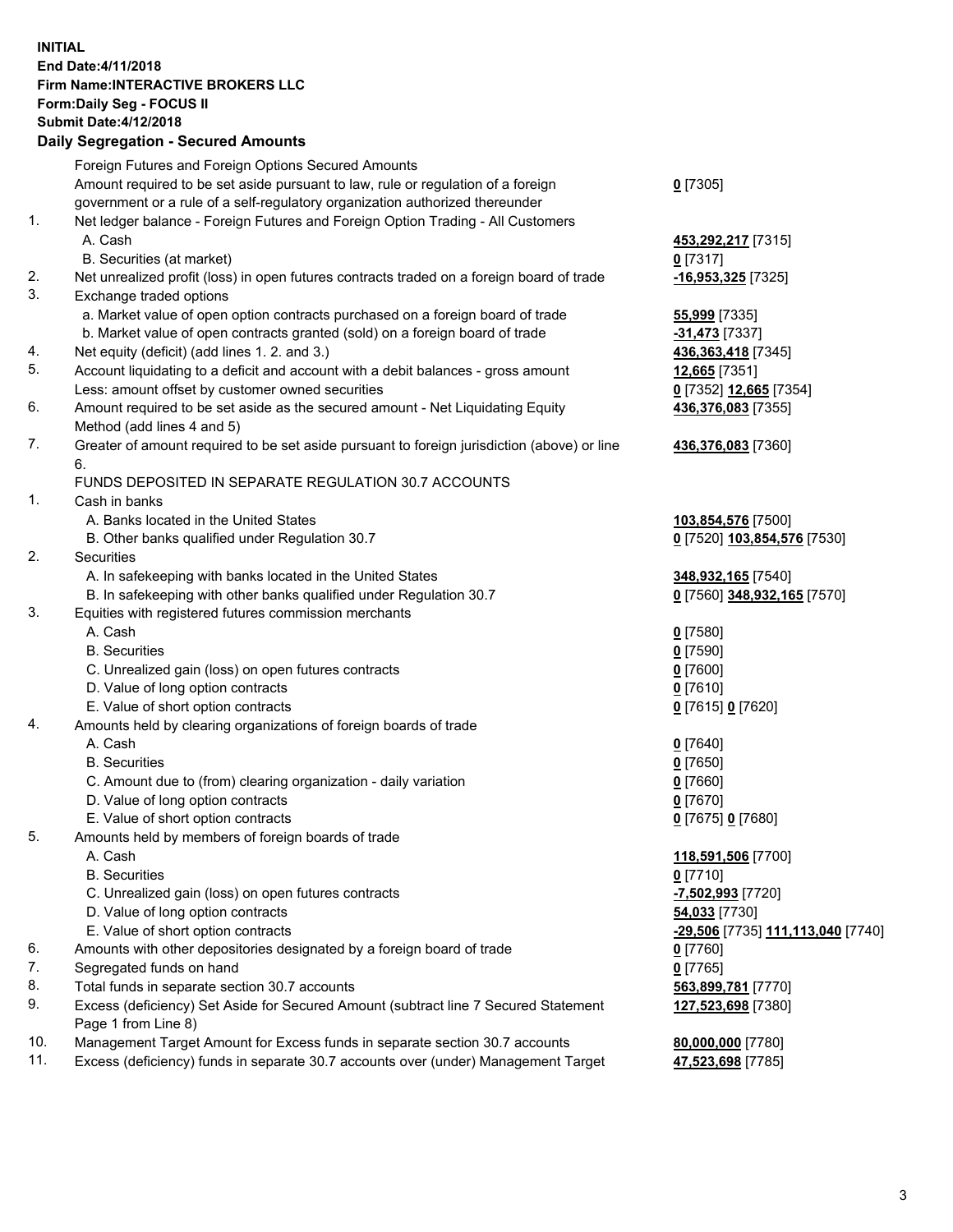**INITIAL End Date:4/11/2018 Firm Name:INTERACTIVE BROKERS LLC Form:Daily Seg - FOCUS II Submit Date:4/12/2018 Daily Segregation - Segregation Statement** SEGREGATION REQUIREMENTS(Section 4d(2) of the CEAct) 1. Net ledger balance A. Cash **4,090,214,822** [7010] B. Securities (at market) **0** [7020] 2. Net unrealized profit (loss) in open futures contracts traded on a contract market **57,796,517** [7030] 3. Exchange traded options A. Add market value of open option contracts purchased on a contract market **222,729,460** [7032] B. Deduct market value of open option contracts granted (sold) on a contract market **-251,699,498** [7033] 4. Net equity (deficit) (add lines 1, 2 and 3) **4,119,041,301** [7040] 5. Accounts liquidating to a deficit and accounts with debit balances - gross amount **254,248** [7045] Less: amount offset by customer securities **0** [7047] **254,248** [7050] 6. Amount required to be segregated (add lines 4 and 5) **4,119,295,549** [7060] FUNDS IN SEGREGATED ACCOUNTS 7. Deposited in segregated funds bank accounts A. Cash **417,452,521** [7070] B. Securities representing investments of customers' funds (at market) **2,826,646,175** [7080] C. Securities held for particular customers or option customers in lieu of cash (at market) **0** [7090] 8. Margins on deposit with derivatives clearing organizations of contract markets A. Cash **22,165,225** [7100] B. Securities representing investments of customers' funds (at market) **1,108,316,252** [7110] C. Securities held for particular customers or option customers in lieu of cash (at market) **0** [7120] 9. Net settlement from (to) derivatives clearing organizations of contract markets **-5,347,851** [7130] 10. Exchange traded options A. Value of open long option contracts **222,734,601** [7132] B. Value of open short option contracts **-251,702,369** [7133] 11. Net equities with other FCMs A. Net liquidating equity **0** [7140] B. Securities representing investments of customers' funds (at market) **0** [7160] C. Securities held for particular customers or option customers in lieu of cash (at market) **0** [7170] 12. Segregated funds on hand **0** [7150] 13. Total amount in segregation (add lines 7 through 12) **4,340,264,554** [7180] 14. Excess (deficiency) funds in segregation (subtract line 6 from line 13) **220,969,005** [7190] 15. Management Target Amount for Excess funds in segregation **155,000,000** [7194] **65,969,005** [7198]

16. Excess (deficiency) funds in segregation over (under) Management Target Amount Excess